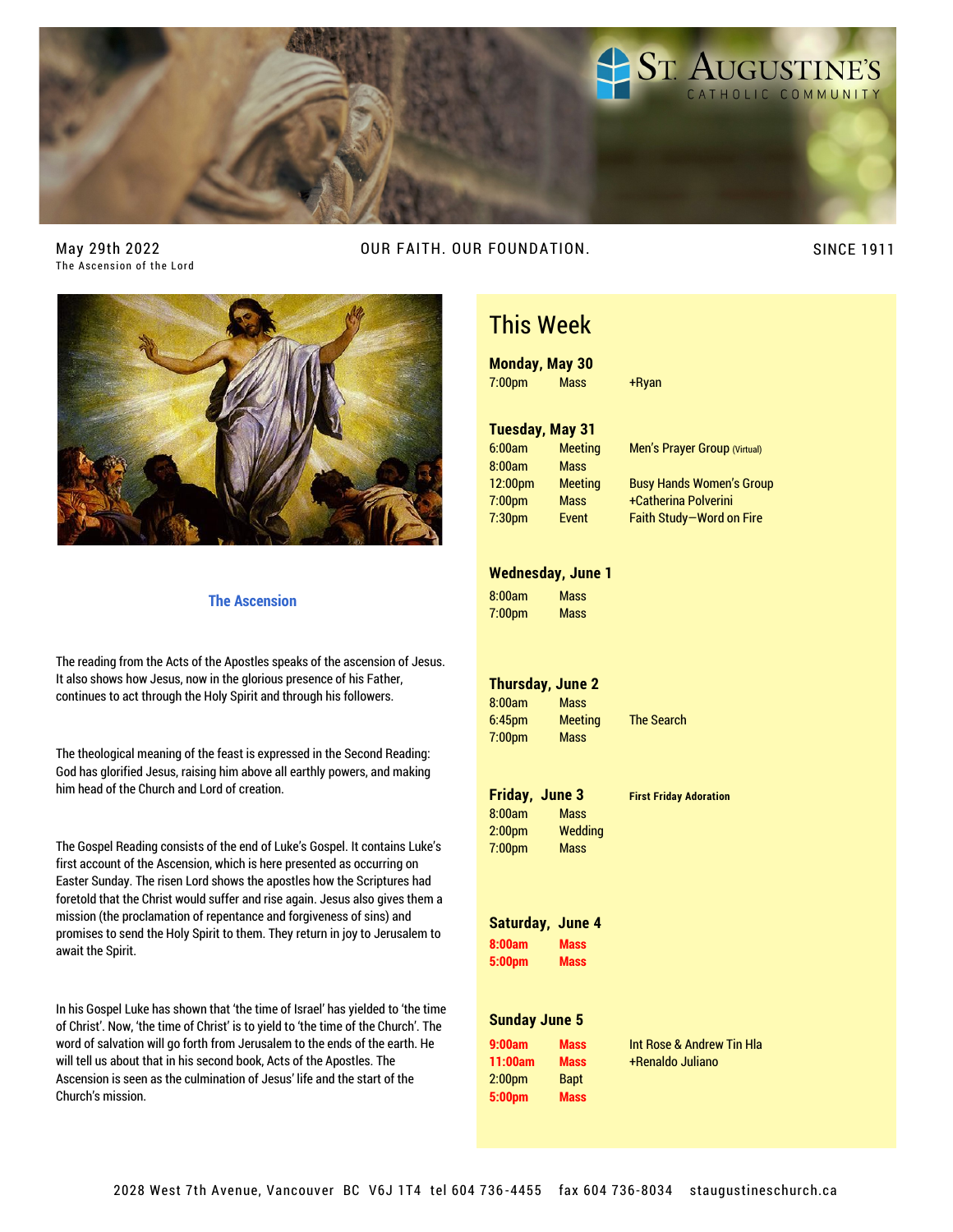#### OBLATES OF MARY IMMACULATE OUR FAITH. OUR FOUNDATION. SINCE 1911

**OFFERTORY** We are grateful for these gifts Sunday: \$9,490.00 *Please visit www.staugustineschurch.ca if you wish to maintain your contributions Via Debit or Credit Card*



Hayley Jay Miller & Benjamin Weir Kaardal

Yun Sun Ellen Chung & Tae Wan Alex Kim

#### **Liturgical celebrations:**

#### **Tuesday – Visitation of the Blessed Virgin Mary (feast)**

This feast, commemorating the meeting between Mary and Elizabeth, has been celebrated in the Roman liturgy since the  $8<sup>th</sup>$  century. Found in Luke's Gospel, this event is one of rejoicing in the wonders God has done, as both the barren Elizabeth and the young Virgin Mary find themselves with child. Each woman experiences an outpouring of the Holy Spirit: Elizabeth's response is to declare Mary and her child blessed; and Mary's response is the hymn of praise, the Magnificat.

#### **Wednesday – Saint Justin (memorial)**

Justin was of pagan Greek origin. He trained as a philosopher but later converted to Christianity. Justin was a persuasive Christian apologist, travelling and teaching about Christianity. He was martyred about the year 165.



**Mass of Christian Burial—St. Augustine's Church—24 May 2022 Fr. Otto Rollheiser, OMI 1938—2022**

#### **Veni Sancte Spiritus**

On Monday June 13th at 7:00pm, Archbishop Michael Miller, CSB will confer the Sacrament of Confirmation on 40 students—24 young people from

St. Augustine's School and 16 youth from the

Parish Religious Education Program (PREP).

We commend these children to your prayers and as Bread and Wine is transformed into the Body and Blood of Christ in the Eucharist so may their lives be transformed by the outpouring of His Holy Spirit upon them.

**Veni Sancte Spiritus**

It is with deep appreciation and congratulations we announce that after 40 years of teaching our dear teacher, Mrs. Yule, is retiring. Please join us at St. Augustine's Church on **Saturday June 18th** as the School and Parish celebrate a special Mass followed by a Reception in the Parish Hall.



We will also be honouring Mrs. McFaul, whose retirement last year was not celebrated in-person due to pandemic restrictions. Please share this news and invite any alumni families you may be in contact with.

We look forward to seeing as many of you as possible on **Saturday June 18th at 2:00pm**

#### **World Communications Day – May 29, 2029**

#### **Listening as a condition of good communication**

There is a kind of hearing that is not really listening, but its opposite: eavesdropping. In fact, eavesdropping and spying, exploiting others for our own interests, is an ever-present temptation that nowadays seems to have become more acute in the age of social networks. Rather, what specifically makes communication good and fully human is listening to the person in front of us, face to face, listening to the other person whom we approach with fair, confident, and honest openness.

### **WELCOME TO ST. AUGUSTINE'S PARISH**

St. Augustine's Oblate Parish is a Catholic community centered in Christ and the Eucharist that has a shared mission to ̶ welcome and invite all to participate – celebrate in Word and Sacrament – foster evangelization and spiritual formation – advocate for social justice – care for our common home.

#### **School News**

### **Congratulations and Save-the-Date:**

#### **Saturday June 18th at 2:00pm**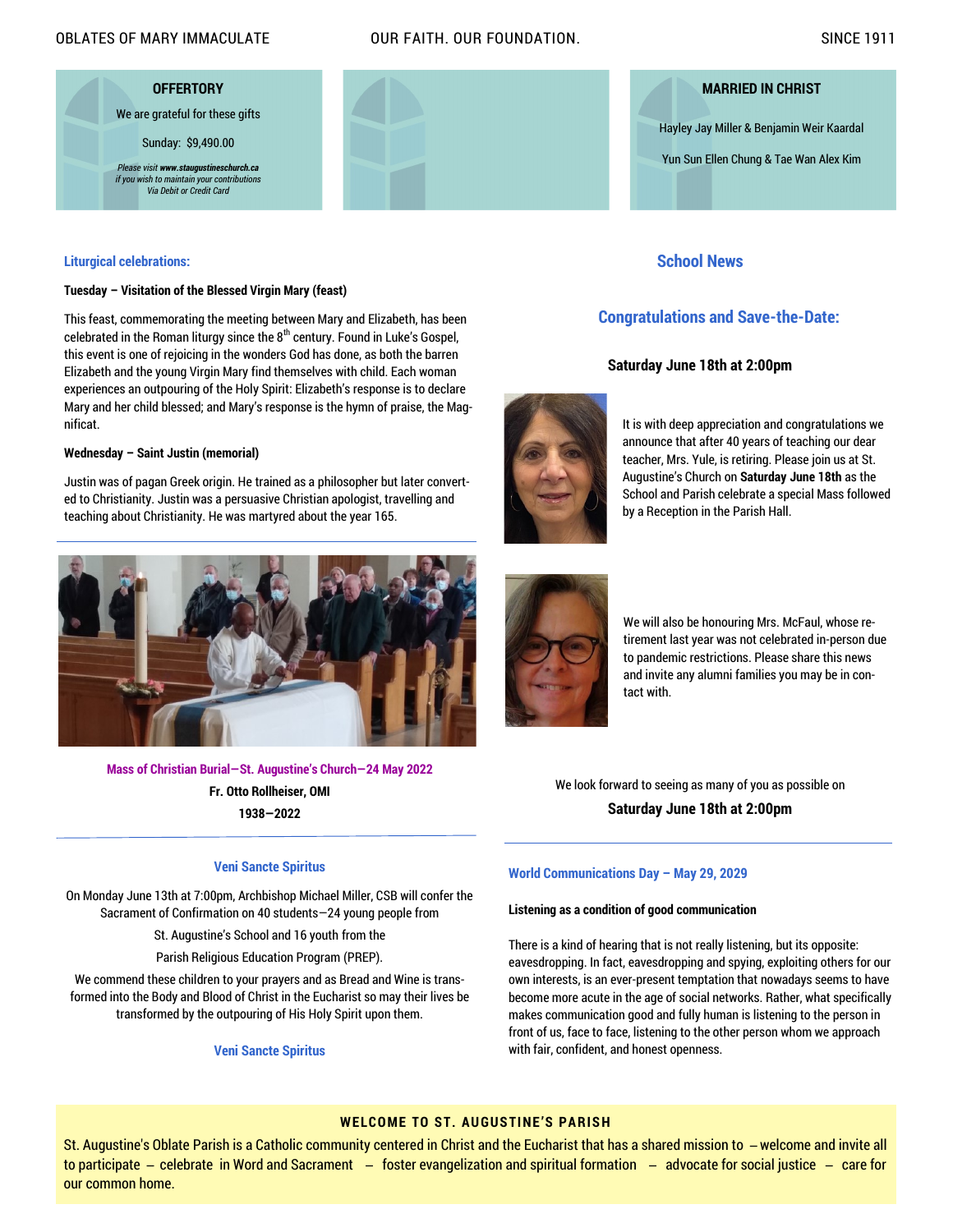

#### **Vocation Reflection: "Ascension of the Lord"**

*By Susai Jesu OMI - OMI Lacombe Canada - Vocation Team*

"As we gather around his table, it is good to ask the question. What is it that stops us celebrating our redeemed humanity? One thing that often holds us back is our fear: fear of failure, fear of being alone, fear of being misunderstood or fear of death etc. The truth is that Christ has conquered everything, and he is simply asking us to trust in him and let go of our fears that we might ascend to a new level of human integrity. Accepting our vocation is one of the greatest honors we can show our redeemed humanity. By accepting and pursuing our God given vocation we are extending the incarnation of Jesus in history and are fulfilling the hope of God that we will go to the ends of the earth to share the good news."

Read the reflection here: [https://omilacombe.ca/become-an-o](https://omilacombe.ca/become-an-)blate/

Thank you for praying for and encouraging vocations to the Oblate religious life!

> *Jarek Pachocki OMI* OMI Lacombe Canada - Vocation Director

#### **Ascension of the Lord**

The feast of the Ascension of the Lord is not a feast which brings an end to Jesus' work rather this feast marks a transition from a limited sphere of activities like preaching, healing, living and dying within the geographical space of Israel to the exalted position of being in glory at the Father's right hand and interceding for us all.

Forty days recalls the experience of the two prophet ancestors who had spoken with Jesus on the mount of transfiguration. For forty days God instructed Moses in the law on Mount Sinai, for forty days Elijah journeyed to Horeb before his encounter with God in the absolute silence outside the cave. Forty is also a biblical number of transitions to a new stage of salvation history. For forty days the apostles share the company of the risen Jesus, eat with him, and wait for the Holy Spirit, the promise of the Father who will be given to them. Therefore, the Ascension points to the need for Pentecost and the Spirit-filled passion that will make the disciples the witnesses of Jesus throughout the world until he comes again.

In today's Gospel, Luke explains that suffering is not the last word for any of us. Christ comes to his followers and offers them his blessing. Through his death, resurrection and ascension Jesus restores to them a deeper

sense of hope and peace. This experience of faith will continue to remain with them in the Spirit promised by the Father. This is also very clear in the Acts of the Apostles where Luke tells of the presence of Christ in the early Church reminding us of the Lord's promise that we will never be alone. He also reminds us that Christ's passion and his rising from death are the source of our hope. The ascension experience tells us that Christ has conquered everything of the past and the present and is with us to the end of time. He leaves behind us the Advocate so that we might be people of the spirit, people with a new dignity who are reconciled with one another. Definitely, his return to the Father in glory gives us new cause to celebrate our redeemed humanity. Luke concludes his Gospel by again opening his disciples' eyes and hearts to the Scriptures, as he had done at Emmaus. But now he goes further by commissioning them to preach repentance and forgiveness of sins to all the nations. Again, before their ascending Lord, the disciples prostrate themselves with joy and just as Luke's Gospel had begun in the Temple and so also it ends there.

As we gather around his table, it is good to ask the question. What is it that stops us celebrating our redeemed humanity? One thing that often holds us back is our fear: fear of failure, fear of being alone, fear of being misunderstood or fear of death etc. The truth is that Christ has conquered everything, and he is simply asking us to trust in him and let go of our fears that we might ascend to a new level of human integrity. Accepting our vocation is one of the greatest honours we can show our redeemed humanity. By accepting and pursuing our God given vocation we are extending the incarnation of Jesus in history and are fulfilling the hope of God that we will go to the ends of the earth to share the good news.

*By Susai Jesu, OMI OMI Lacombe Canada - Vocation Team*

#### **Synod Report Update**



What came out of the Synod Conversation Circles and where are we headed? As Synod Coordinator I am conscious of my responsibility to bring this information to you.

The discernment process is evolving and we are probably a month away from bringing news on this front.

Stay tuned and thank you for your patience.

God Bless,

Ben

*Synod Coordinator Contact: [bhume03@gmail.com](mailto:bhume03@gmail.com)*

#### **Pope's Prayer Intention for May**

*For faith-filled young people* – We pray for all young people, called to live life to the fullest; may they see in Mary's life the way to listen, the depth of discernment, the courage that faith generates, and the dedication to service.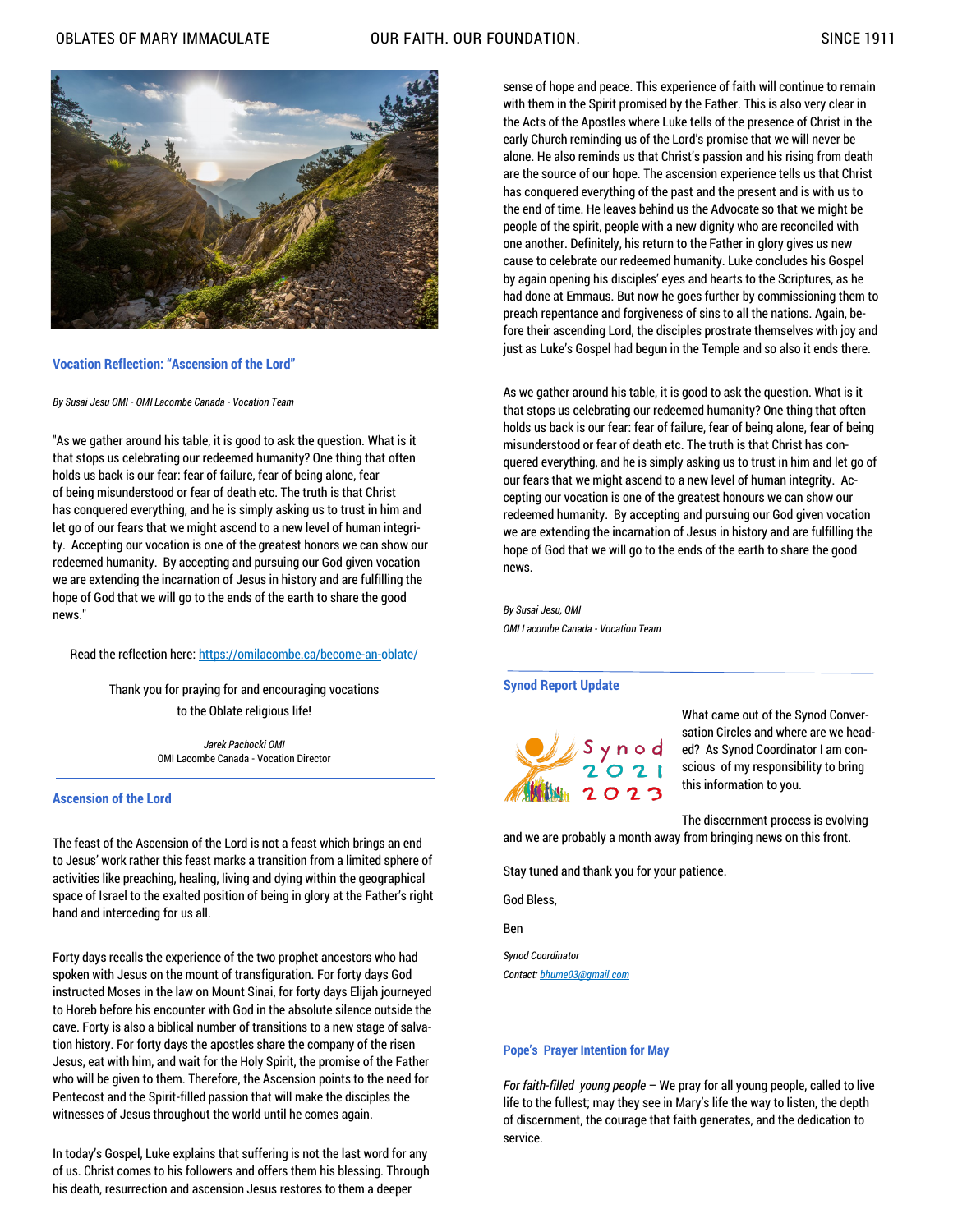#### *Around the Archdiocese...*

#### **Bus Service from Vancouver to Gardens of Gethsemani**

Gardens of Gethsemani Catholic Cemetery and Columbus Homes are sponsoring a bus ride from Vancouver to Gardens of Gethsemani in Surrey on the last Saturday of each month. The bus will depart from St. Patrick's Parish on Main Street at 12 p.m. and will be back at St. Patrick's around 3:30 p.m. The next bus service is on Saturday, June 25. Register to secure your spot for free at [beholdvancouver.org/events](https://www2.rcav.org/e/897551/vice-from-vancouver-to-gardens/3fqy95/703316302?h=X92pOSJrYse8UEs90yfOeyd-QR2Al-ljpKRXMUW8yPY).

#### **Joy of the Family: A RCAV Family Gathering**

Join families from across the Archdiocese of Vancouver for a fun family event to celebrate the closing of the Year of the Family and the World Meeting of Families 2022. We will have activities for children of all ages, bouncy castles, soccer games, capture the flag as well as a BBQ lunch provided by the Knights of Columbus. More information and registration to come. Sunday, June 26 at 12 p.m. Learn more and register at [beholdvancouver.org/events](https://www2.rcav.org/e/897551/events-world-meeting-of-family/3fqy98/703316302?h=X92pOSJrYse8UEs90yfOeyd-QR2Al-ljpKRXMUW8yPY)

#### **Homecoming Youth Retreat**

Homecoming is a special 4-day, overnight retreat for youth born in 2007 & 2008 (those youth entering Grade 9 /10 in Sept. 2022). The retreat provides youth an opportunity to build community with their peers. Monday, July 4 to Thursday, July 7 at Camp Jubilee, North Vancouver. Cost: \$400. Learn more and register at [beholdvancouver.org/events](https://www2.rcav.org/e/897551/vents-homecoming-youth-retreat/3fqy9c/703316302?h=X92pOSJrYse8UEs90yfOeyd-QR2Al-ljpKRXMUW8yPY)

#### **Stewardship Reflection**

#### **May 29, 2022 – The Ascension of the Lord**

*"I am the Alpha and the Omega, the first and the last, the beginning and the end."*

#### *(Revelations 22:13)*

This is a reminder of how we should live our lives 24 hours a day, 7 days a week – putting God first in all that we do. Not only when I am at Mass and parish activities, but when I am in the world, at work or at school. Living gratefully and generously is an intentional lifestyle. Every decision you make either moves you closer to God or farther away. Choose wisely!

Copyright © 2022 Archdiocese of St. Louis

If you are new to our Parish Community or have an address or telephone change, please fill out the information below and submit it to the parish office or drop into the collection basket. please print in block letters.

| New Parishioner □ Need Envelopes □ Information Change |       |                   |
|-------------------------------------------------------|-------|-------------------|
| <b>First Name</b>                                     |       | <b>First Name</b> |
| <b>Spouse First Name</b>                              |       | Spouse Last Name  |
| Children: Name(s) & Date of Birth                     |       |                   |
|                                                       |       |                   |
| <b>Mailing Address</b>                                |       |                   |
| City                                                  | Phone |                   |
| <b>Postal Code</b>                                    | Email |                   |
| <b>Comments</b>                                       |       |                   |

### **Parish Information**

| <b>PASTOR</b>                                         |                                 |
|-------------------------------------------------------|---------------------------------|
| Rev. Andrzej Stendzina, OMI                           | 604.736.4455 x 227              |
|                                                       | astendzina@rcav.org             |
| <b>PARISH OFFICE</b>                                  |                                 |
| <b>Monday &amp; Friday</b>                            | 9:00am-12noon,1:00pm-5:00pm     |
| Tues/Wed/Thurs                                        | 10:00am-12noon,1:00pm-5:00pm    |
|                                                       | Monday is the Priest's day off. |
| Email:                                                | parish.saug@rcav.org            |
| <b>DIRECTOR OF ADMINISTRATIVE SERVICES</b>            |                                 |
| Linda Arnold                                          | 604 736 4455 x 229              |
|                                                       |                                 |
| <b>PARISH SECRETARY</b>                               |                                 |
| <b>Jayne Le Vierge</b>                                | 604 736 4455 x 221              |
| <b>PARISH RELIGIOUS EDUCATION PROGRAM-PREP</b>        |                                 |
| <b>Ferial Khan</b>                                    | 604.736.4455 x 224              |
|                                                       | prep@staugustineschurch.ca      |
| <b>FAITH AND FOUNDATION</b><br><b>Campaign Office</b> | 604.736.4455 x 231              |
|                                                       | donate@faithandfoundation.com   |
| <b>ST AUGUSTINE SCHOOL</b>                            | 604.731.8024                    |
| 2154 West 7th Avenue V6K 0E3                          | office@staugschool.ca           |
| <b>BAPTISM - REGISTRATION REQUIRED</b>                | 604.736.4455 x 221              |
|                                                       |                                 |
| <b>MARRIAGES/WEDDINGS</b>                             |                                 |
| 604.736.4455 x 221                                    | parish.saug@rcav.org            |
|                                                       |                                 |

#### **PARISH MINISTRIES**

**RCIA (RITE OF CHRISTIAN INITIATION OF ADULTS)** Linda Arnold rcia@staugustineschurch.ca

| <b>MUSIC MINISTRY</b><br><b>Peter Allen</b> | 604.257.3525                         |  |
|---------------------------------------------|--------------------------------------|--|
| <b>Manfred &amp; Suzanne Milbers</b>        | 604.255.0567                         |  |
| <b>Mary Ellen Turnbull</b>                  | 778.995.6423                         |  |
|                                             |                                      |  |
| <b>PASTORAL CARE OF THE SICK</b>            |                                      |  |
|                                             | 604 736-4455 Fxt. 221                |  |
| EXTRAORDINARY MINISTERS OF HOLY COMMUNION   |                                      |  |
| <b>Sonny Harsono</b>                        | em@staugustineschurch.ca             |  |
| <b>PARISH COUNCIL</b>                       |                                      |  |
| <b>Andrew Roznicki</b>                      | 604 733-5529                         |  |
| <b>CWL (CATHOLIC WOMEN'S LEAGUE)</b>        |                                      |  |
| <b>Samantha Strudwick</b>                   | 604.255.1662                         |  |
| <b>KNIGHTS OF COLUMBUS</b>                  |                                      |  |
| <b>Sebastian Pereira</b>                    | 604.732.4565                         |  |
| <b>ADULT FAITH</b>                          |                                      |  |
| Clara Lum                                   | faithformation@staugustineschurch.ca |  |
|                                             |                                      |  |
| <b>LECTORS</b><br>Diana Grierson            |                                      |  |
|                                             | lectors@staugustineschurch.ca        |  |
| <b>USHERS</b>                               |                                      |  |
| <b>Bill Borgen</b>                          | 604.224.2632                         |  |
| <b>FOOD COLLECTION</b>                      |                                      |  |
| <b>Terry Murphy</b>                         | 604.736.5288                         |  |
| <b>LEGION OF MARY</b>                       |                                      |  |
| Immaculate.conception.praesidium@qmail.com  |                                      |  |